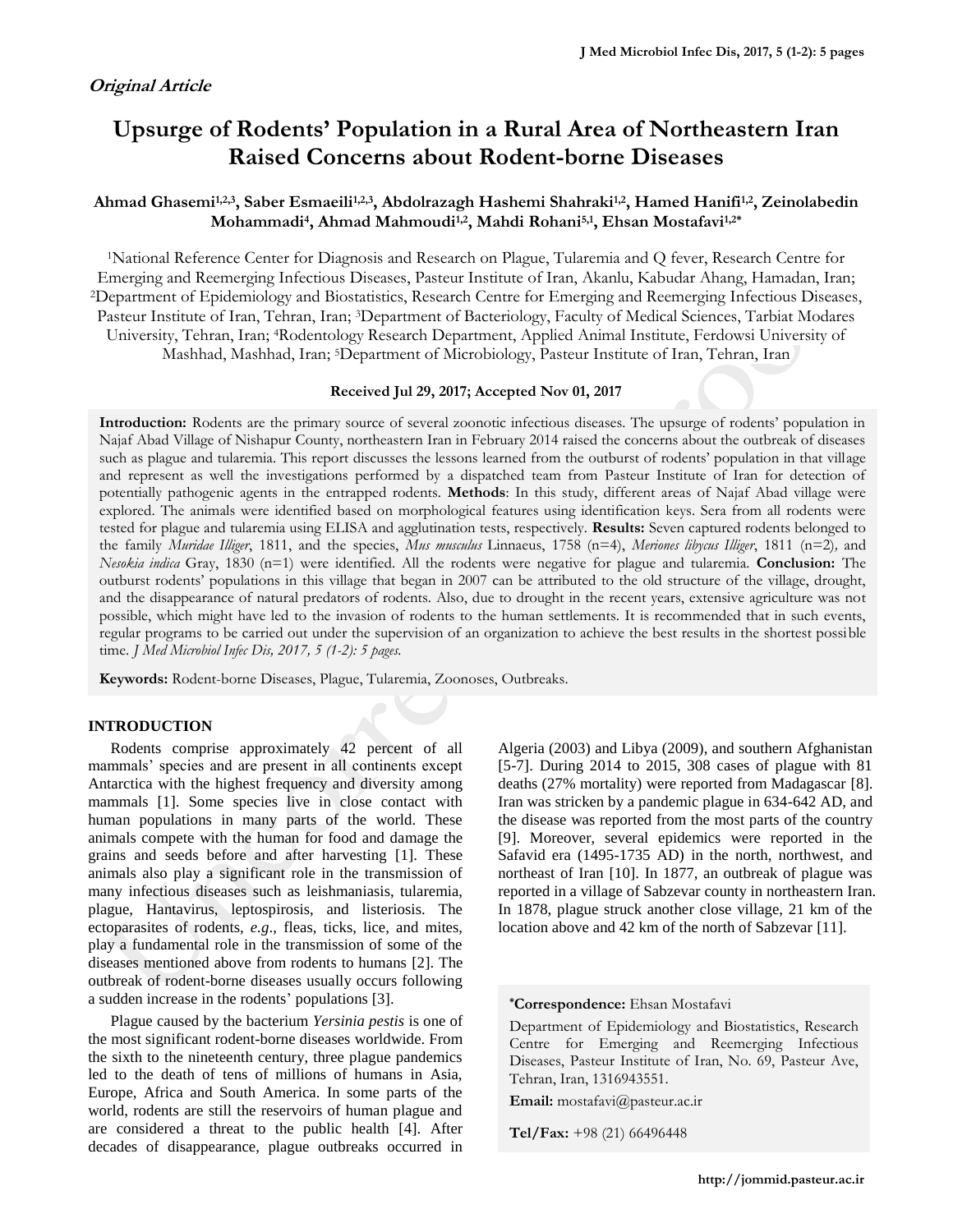In 1906, the first outbreak of plague was reported in Sistan and Baluchistan province, and in the last years, various outbreaks of plague were reported from southern parts of Iran; all of them were originated from India [12]. Recently, the persistence of the disease in Kurdistan province, western Iran was demonstrated by serology in wildlife [13].

The causative agent of tularemia, another significant zoonotic disease, is a gram-negative bacterium called *Francisella tularensis*. This agent is transmitted by arthropods such as ticks, fleas, and mosquitoes or through inhalation or ingestion of contaminated meat and water [14]. Tularemia causative agent has been isolated from 200 species of mammals, especially from rodents and rabbits [15]. The disease was reported from the north, northwest and northeast neighboring countries of Iran [16]. In a study in 1973, tularemia was reported in a hedgehog in southeastern Iran [17, 18]. Recently, tularemia infection was detected in high-risk human populations and rodents of Sistan and Baluchistan province, Southeast of Iran [19, 20].

After the rodents' invasion of Najaf Abad village, Firoozeh township of Nishabur County, in February 2014 center for communicable diseases control requested a survey of the incident. Regarding the previous plague and tularemia outbreak reports from eastern Iran and the adjacent areas, a research team from Pasteur Institute of Iran was dispatched to the area to investigate the potential rodents' infection to plague and tularemia. The present study focuses on the experiences and findings of this mission.

## **MATERIAL AND METHODS**

**Case report**. In February 2014, an unusual outburst of rodents' populations was reported in Najaf Abad village, Firoozeh County in Khorasan Razavi province. This village is located 12 km from the Firoozeh County (36° 3' to 36° 33' north and 58° 9' to 58° 41' east latitudes) with 602 residents, *i.e*., 170 households who are mostly farmers and animal ranchers (Fig.1).

Concerns raised among the villagers after an increase in rodent populations. The traditional physical structure of the village was damaged, and some houses were evacuated (Fig. 2). The event caused political repercussions through the media and became a significant issue in Khorasan Razavi province and for the Ministry of Health and Medical Education [21-24]. The fight against the rodent population was performed several times by different organizations and villagers with different types of rodenticides and an electromagnetic device as well. On March 11, 2014, a team from Pasteur Institute of Iran was dispatched to the area to investigate the potential infection of rodents with plague and tularemia. Earlier, information about the incident was obtained from Nishapur Faculty of Medical Sciences, websites and news agencies. Supplementary information was gathered during a meeting with the director of health system network and political officials of Nishapur, Firoozeh County, and Najaf Abad village, as well as through interviews with the villagers.

**Sample collection.** A field visit was conducted to identify the appropriate locations in the village for installation of traps. Sampling was performed using Sherman traps  $(15\times10\times20$  cm) with cucumbers, sausage, and Puff as preferable baits. Traps were installed in the evening and checked the next morning. Morphological characteristics of the hunted rodents including pelage coloration of the dorsal and ventral sides of the body and the tail, the length of head and body (HBL), tail length (TL), hind foot length (HFL) and ear length (EL) were recorded [25].

The ectoparasites of animals were brushed off into a sink filled with water, transferred to 70% ethanol, and transported to the laboratory for further investigation.

The rodents were anesthetized using a chloroformimpregnated cotton fabric, 2 ml of blood of their blood was taken with a syringe, and the serum was separated. Then the carcass was autopsied, the appearance of liver, kidney, and spleen was checked, and samples were taken for further investigations. The samples were transferred to the research center for emerging and reemerging infectious diseases of Pasteur Institute of Iran (National reference laboratory for plague, tularemia and Q fever).

**ELISA test for detection of IgG antibodies against** *Y. pestis***.** ELISA test was performed for detection of antibodies against the capsular antigen of *Y. pestis*. All antigens, positive and negative control sera, antisera and solutions required to perform ELISA test were provided by Pasteur Institute of Madagascar (WHO collaborating center for Plague). All steps of the test were performed according to the instructions given by Pasteur Institute of Madagascar. According to the kit instructions, ODs  $\geq 0.15$  for rodents were considered positive [26].

**Agglutination test for diagnosis of** *F. tularensis*. This test was done according to the manufacturer's instructions (Bioveta Company, Czech Republic) using an inactive bacterium with a positive control serum provided by the manufacturer. Agglutination tube test was prepared with 0.5 ml serial dilutions (1:10 to 1:160) of sera. Simply, 0.5 ml of diluted antigen (1:4) was added to each tube. The test was considered positive if a visible agglutination with clear supernatant fluid was seen after 20 h of incubation at 37ºC followed by 1 h at room temperature. Agglutination at dilutions  $\geq$ 1:80 was considered as positive while at the 1:40 dilution the result was considered suspicious.

## **RESULTS**

The collected data showed the outburst of rodents' populations in Najaf Abad village had begun in 2007.

Due to previous control measures by pesticides and the destruction of rodents' burrows, trapping was not very successful. Installing 306 traps in 35 points during three days resulted in entrapment of only seven rodents (four *Mus musculus*, two *Meriones libycus,* and one *Nesokia indica*). Serology tests for plague and tularemia were negative for all the animals. A flea belonging to the genus *Xenopsylla* was identified from one of trapped *M. libycus*.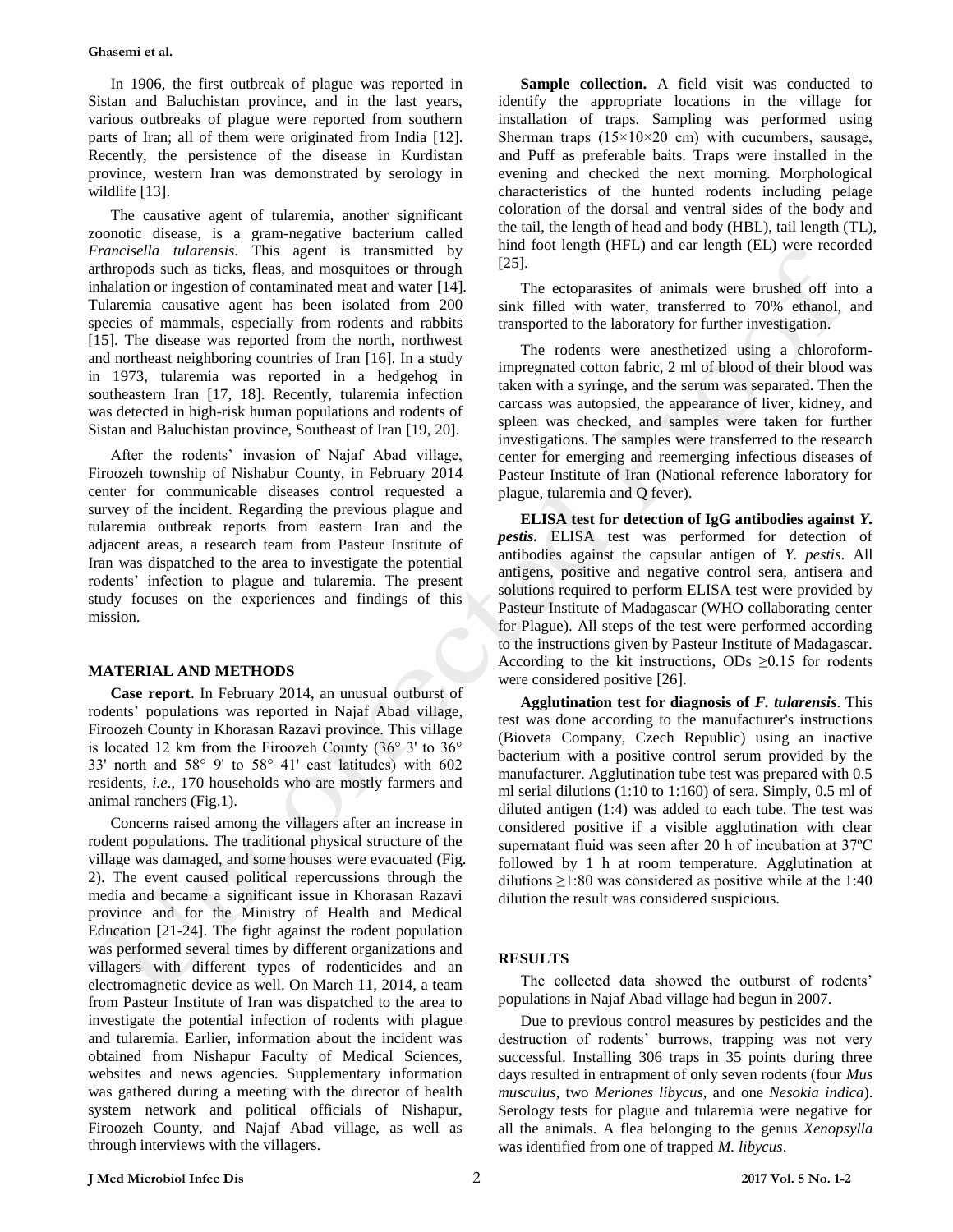

**Fig. 1.** A, Map of Iran, the location of Khorasan Razavi province in northeastern Iran is shown in gray; B, the counties Mashhad (M), Nishapur (N) and Firoozeh (in gray, F); C, villages of Firoozeh county, Tahte Jolgeh (T) and Najaf Abad (\*)



**Fig. 2.** Effects of rodent infestation to houses in Najaf Abad village; ruined floor of residential houses

## **DISCUSSION**

The outburst of rodent's populations in the Najaf Abad village had led to the destruction of some parts of houses. The concern for villagers and officials was potential infections of rodents with specific diseases that might lead to outbreaks. Given the history of a plague outbreak in the area [11], the concern for the outbreak of this disease became serious for the health authorities. The governor, Ministry of Health and Medical Education, Ministry of Agriculture Iran, Department of Environment (DOE), private sectors and villagers had contributed in rodent control programs several times before the arrival of the Pasteur Institute of Iran investigation team, which led to entrapment of only a few rodents during the survey.

The serology tests for plague and tularemia were found to be negative for all the entrapped rodents. The collected rodents were identified as *M. libycus, N. indica*, and *M. musculus*. The last one is a commensal species distributed worldwide with the ability to grow fast in agricultural lands with favorable conditions and becoming a significant pest [27]. During the upsurge of *M. musculus* in California, the density of this species was estimated to be 32400 animals per hectare. Similar events have also occurred in the former Soviet Union and Australia [27]. The species *M. libycus* is more active during the daytime. This rodent often lives near the bushes and along the edge of canals in plantations. This Jird is resistant to plague and together with the large Jird, *Rhombomys opimus*, are known to be important reservoirs of rural cutaneous leishmaniasis in most parts of the country [27]. *Nesokia indica*, a medium-sized rodent, tends to live beside streams and water channels and cause economic damage to agricultural products [27]. This species can also live in steppe areas and the regions with soft soil and vegetation. This rodent is reported to exist in some areas of the Middle East and most parts of Iran. This species is a reservoir of rural cutaneous leishmaniasis in southern Iran [27]. Reports from various countries show that the outburst of rodents' populations can lead to outbreaks or increase of some zoonotic diseases. For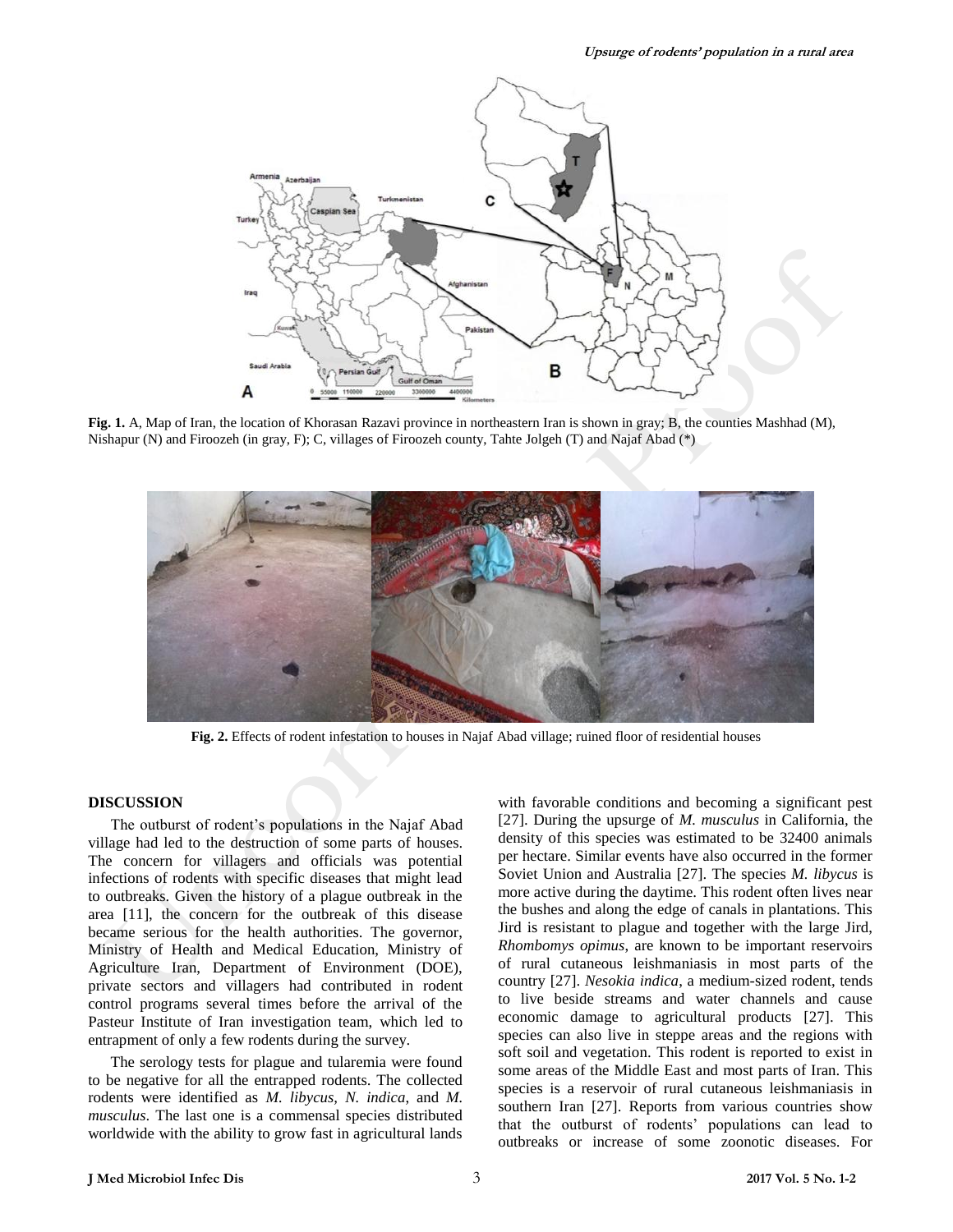## **Ghasemi et al.**

example, an increase in rodents' populations in New Caledonia following a heavy rainfall led to an outbreak of leptospirosis [28]. Climate change was implicated as the cause of increased rodents' populations in China during 2005 to 2012, which was followed by an outbreak of hemorrhagic fever with renal syndrome. There is a significant correlation between climate changes (seasonal rainfall and temperature) and rodent's densities the outbreaks of diseases as well [29]. Our data from this study shows that the increase in rodent populations in this village had begun in 2007. This upsurge might be attributed to the old structure of the houses which provided shelter for rodents, drought, and the decreased populations of rodents' predators, *e.g.,* raptors, owls, foxes, jackals, and snakes. Based on the statistical yearbook of Khorasan Razavi province, from the year prior to the upsurge, the pattern of cultivation had changed tremendously, *e.g.,* the grains had decreased from 66.77 to 19%, beans from 1.44% to 1.2%, cucurbits from 67% to 21%, and forages increased from 7.96% to 24% and vegetables increased from 3.39% to 18%) [30, 31]. This shift in cultivations might have contributed to the upsurge of rodents' populations.

Comparison of the temperature, humidity and rainfall of the region in the years before the upsurge with and the years of in which rodents' populations surged up showed no significant change; the average temperature reduced from 14.60°C in 2006 to 14.35°C in 2014. The humidity raised from the 49.3% in 2006 to 52.33% in 2014, and the precipitation reduced from 15.32 mm in 2006 to 13.64 mm in 2014 [30, 31].

In similar situations, activities such as transporting stockyards to the outside of the village, daily collection and disposal of the garbage, controlling the insects and rodents by expert persons, paying more attention to zoonotic diseases, training rural population about modes of transmission of zoonotic diseases and improvement of housing by cementing are recommended.

## **ACKNOWLEDGEMENT**

We appreciate the financial support (Grant No. 810) of the Pasteur Institute of Iran and the Center for Disease Control of the Iranian Ministry of Health and Medical Education. We would like to express our gratitude to the staff of Nishapur Medical Sciences faculty for their support in sample collection.

## **CONFLICT OF INTEREST**

The authors declare that there are no conflicts of interest associated with this manuscript.

## **REFERENCES**

1. Meerburg BG, Singleton GR, Kijlstra A. Rodent-borne diseases and their risks for public health. Crit Rev Microbiol. 2009; 35 (3): 221-70.

2. Solanki SK, Chauhan R, Rahman A, Solanki K. Prevalence of Ectoparasites in commensal rats in Dehradun, India. Int J Curr Microbiol App Sci. 2013; 2 (4): 38-41.

3. Muramoto T, Kitamoto T, Tateishi J, Goto I. Successful transmission of Creutzfeldt-Jakob disease from human to mouse verified by prion protein accumulation in mouse brains. Brain Res. 1992; 599 (2): 309-16.

4. Nekouie H, Razavi MR, Seyedipoor G. Investigation of *Yersinia pestis* in Xenopsylla astia. Southeast Asian J Trop Med Public Health. 2003; 34: 158-61.

5. Bertherat E, Bekhoucha S, Chougrani S, Razik F, Duchemin JB, Houti L, et al. Plague reappearance in Algeria after 50 years, 2003. Emerg Infect Dis. 2007; 13 (10): 1459-62.

6. Cabanel N, Leclercq A, Chenal-Francisque V, Annajar B, Rajerison M, Bekkhoucha S, et al. Plague outbreak in Libya, 2009, unrelated to plague in Algeria. Emerg Infect Dis. 2013; 19 (2): 230-6.

7. Leslie T, Whitehouse C, Yingst S, Baldwin C, Kakar F, Mofleh J, et al. Outbreak of gastroenteritis caused by *Yersinia pestis* in Afghanistan. Epidemiol Infect. 2011; 139 (5): 728-35.

8. Bertherat E. Plague in Madagascar: overview of the 2014- 2015 epidemic season. Wkly Epidemiol Rec. 2015; 90 (20): 250- 2.

9. Bray R. Armies of pestilence: the impact of disease on history: James Clarke & Co.; 2004.

10. Wallace MR, Hale BR, Utz GC, Olson PE, Earhart KC, Thornton SA, et al. Endemic infectious diseases of Afghanistan. Clin Infect Dis. 2002; 34 (Suppl 5): S171-207.

11. Mostafavi E, Keypour M. History of Plague Research Center of Pasteur Institute of Iran (1952-2016). Res Hist Med. 2017; 6 (3): 139-58.

12. Hashemi Shahraki A, Carniel E, Mostafavi E. Plague in Iran: its history and current status. Epidemiol Health. 2016; 38: e2016033.

13. Esamaeili S, Azadmanesh K, Naddaf SR, Rajerison M, Carniel E, Mostafavi E. Serologic survey of plague in animals, Western Iran. Emerg Infect Dis. 2013; 19 (9): 1549.

14. SjÖstedt A. Tularemia: history, epidemiology, pathogen physiology, and clinical manifestations. Ann N Y Acad Sci. 2007; 1105 (1): 1-29.

15. World Health Organization. WHO guidelines on tularaemia. 2007.

16. Gurcan S, Karabay O, Karadenizli A, Karagol C, Kantardjiev T, Ivanov IN. Characteristics of the Turkish isolates of *Francisella tularensis*. Jpn J Infect Dis. 2008; 61 (3): 223-5.

17. Farhang-Azad A, Mescerjakova I, Neronov V. Afghan hedgehog, a new reservoir of tularemia. Bull Soc Pathol Exot Filiales. 1973; 66: 266-9.

18. Arata A, Chamsa M, Farhang-Azad A, Meščerjakova I, Neronov V, Saidi S. First detection of tularaemia in domestic and wild mammals in Iran. Bull World Health Organ. 1973; 49 (6): 597-603.

19. Pourhossein B, Esmaeili S, Gyuranecz M, Mostafavi E. Tularemia and plague survey in rodents in an earthquake zone in southeastern Iran. Epidemiol Health. 2015; 37.

20. Esmaeili S, Esfandiari B, Maurin M, Gouya MM, Shirzadi MR, Amiri FB, et al. Serological survey of tularemia among butchers and slaughterhouse workers in Iran. Trans R Soc Trop Med Hyg. 2014; 108 (8): 516-8.